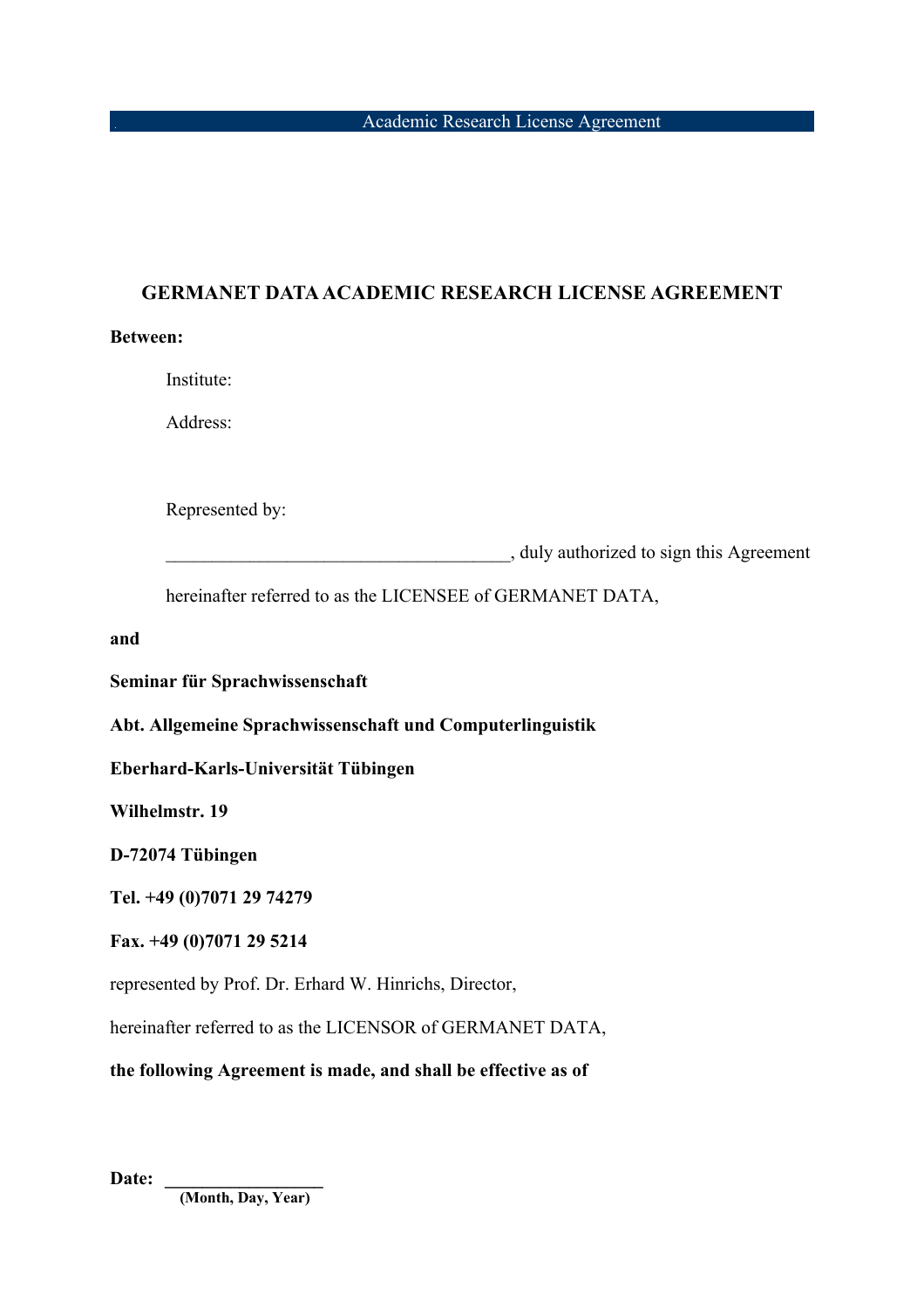# **LICENSE CONDITIONS**

#### **DEFINITIONS**

- a. "Agreement" shall mean this entire Agreement, which is composed of the 19 clauses herein together with APPENDIX A and APPENDIX B thereafter.
- b. "GERMANET DATA" as described in APPENDIX A, are the results of the SLD project, funded by the Ministerium für Forschung, Bildung und Kunst Baden-Württemberg. The GERMANET DATA are property of the LICENSOR, the Seminar für Sprachwissenschaft, Abt. Computerlinguistik, represented by Prof. Erhard Hinrichs, as legal copyright holder of GERMANET.
- c. "Software" shall mean proprietary GERMANET DATA software, including all versions, updates, releases, derivative works, modifications and documentation relating thereto or thereof that may be provided by LICENSOR to LICENSEE.
- d. "Derived product or service" shall mean any derivative work that is based on the GERMANET DATA, such as revision, enhancement, modification, translation, localization, abridgement, condensation, expansion, or any other form into which the GERMANET DATA may be transformed or that, if prepared without the authorization of the owner of the copyright in such pre-existing work, would constitute a copyright infringement.

## **GRANT**

1. The LICENSOR of the GERMANET DATA hereby grants to LICENSEE a nonexclusive ACADEMIC RESEARCH LICENSE, subject to the terms of this Agreement.

#### **ACADEMIC RESEARCH LICENSE**

2. LICENSOR grants LICENSEE a non-exclusive non-transferable right to use the GERMANET DATA for the purpose of non-commercial, non-profit research by LICENSEE for any research project conducted on the premises of LICENSEE. LICENSEE agrees to inform LICENSOR in written form on a yearly basis about the academic research projects for which the GERMANET DATA are currently utilized. LICENSEE is not allowed to distribute and market any derived product or service based on the GERMANET DATA. The commercial use of the GERMANET DATA shall require a separate Agreement with LICENSOR. If LICENSEE intends to use the GERMANET DATA for academic purposes other than research (e.g. teaching), LICENSEE shall inform LICENSOR in advance of such uses in order to obtain nondisclosure agreements to be signed by any third parties who may gain access to GERMANET DATA.

## **OBLIGATIONS**

- 3. LICENSEE undertakes to treat as confidential and keep secret any information about or related to the software conveyed to the LICENSEE by LICENSOR.
- 4. LICENSEE undertakes to respect LICENSOR's intellectual property rights with regard to the GERMANET DATA. These include all trademarks, trade names, good will associated with trademarks and trade names, copyrights, patents, trade secrets, know-how, rights of confidentiality and confidence, and any other intellectual property rights and all applications for any of the above or any registration thereof.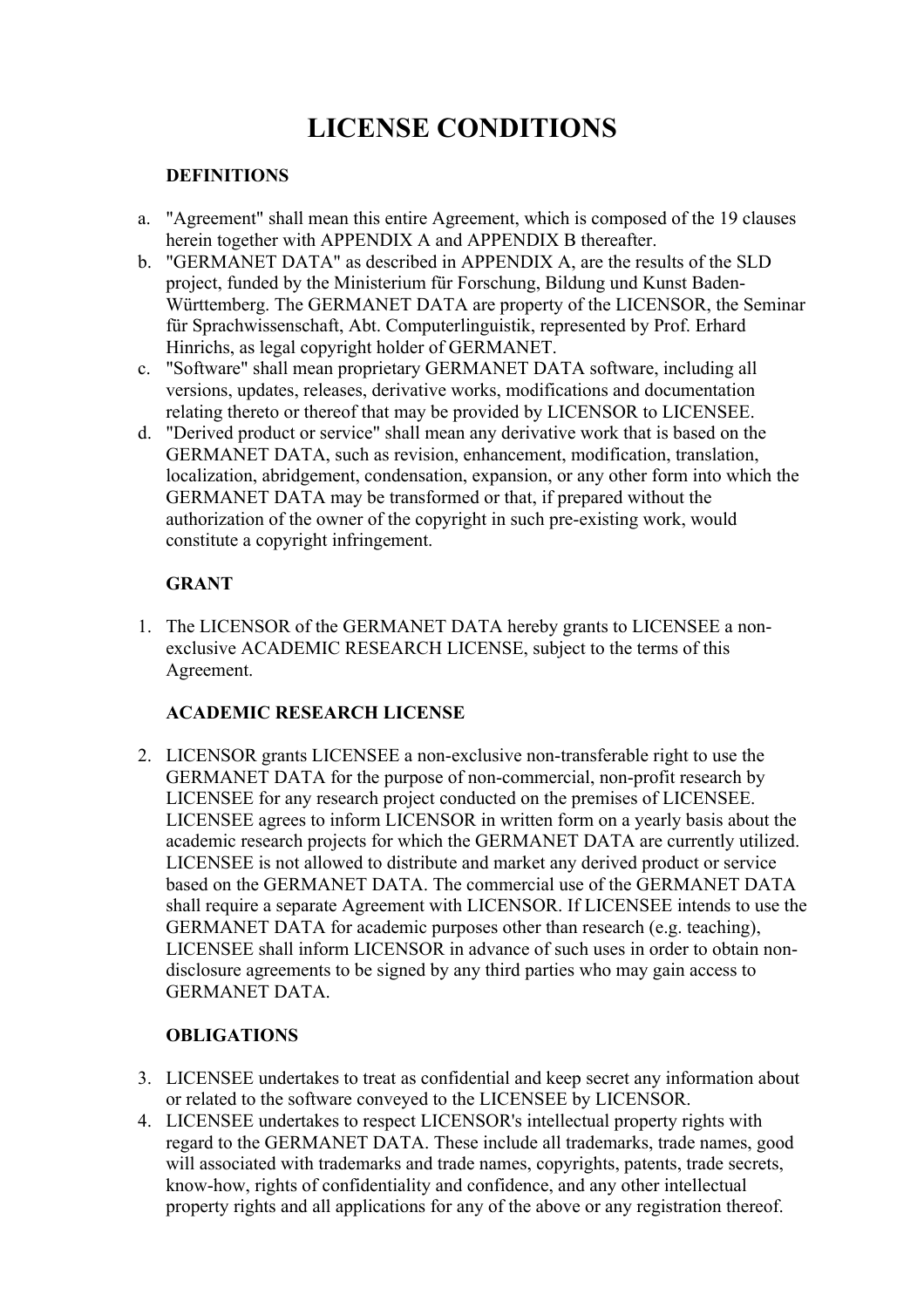- 5. The GERMANET DATA shall neither be assigned nor sub-licensed to any other third party or joint venture partner by the LICENSEE.
- 6. LICENSEE grants LICENSOR the right to publicly disclose the existence of this Agreement in LICENSOR's public documentation, including but not limited to information on the GermaNet website or in GermaNet leaflets.
- 7. The linguistic content of the GERMANET DATA shall not be altered, modified or changed by the LICENSEE without prior written LICENSOR's consent and agreement.
- 8. LICENSEE agrees to acknowledge the use of the GERMANET DATA and associated resources in all publications reporting on results obtained with the help of the GERMANET DATA and to give appropriate references to LICENSOR in scholarly literature when the GERMANET DATA are mentioned. LICENSEE agrees to cite GermaNet and its associated resources according to the specifications summarized in APPENDIX B.
- 9. LICENSEE shall ensure that no persons or institutions other than persons that are in the employ of LICENSEE or that are members of a research project conducted on the premises of LICENSEE will get access to the GERMANET DATA or parts thereof. Other persons or institutions seeking to use the GERMANET DATA for research purposes or commercial purposes should be directed to LICENSOR for license agreements.
- 10. LICENSEE shall not, without the authorization of LICENSOR, make available to the public all or a substantial part of the contents of the GERMANET DATA, evaluated quantitatively and/or qualitatively, by the distribution of copies, by renting, leasing or any other form of distribution.
- 11. LICENSEE shall not, without the authorization of LICENSOR, make the GERMANET DATA available to third parties in any form that allows to reconstruct the original data.
- 12. GERMANET DATA are provided to LICENSEE "as is", without any warranty and without any guarantee of its usability. LICENSOR excludes all liability of whatsoever nature for direct, consequential or indirect loss or damage suffered by the LICENSEE in connection with the distribution of GERMANET DATA. LICENSOR MAKES NO REPRESENTATIONS OR WARRANTIES OF MERCHANTABILITY OR FITNESS FOR ANY PARTICULAR PURPOSE OR THAT THE USE OF THE LICENSED SOFTWARE, DATABASE OR DOCUMENTATION WILL NOT INFRINGE ANY THIRD PARTY PATENTS, COPYRIGHTS, TRADEMARKS OR OTHER RIGHTS.

#### **DISTRIBUTION**

13. The most recent release of the GERMANET DATA will be distributed within thirty (30) days after the effective date as an archive attached to an email or any other medium the partners agree upon. LICENSEE may be offered updates of the GERMANET DATA if a new data release becomes available. Such updates will be subject to the terms of this Agreement.

## **TERMINATION**

14. Either LICENSOR or LICENSEE may terminate this LICENSE at any time by notifying the other party in writing thirty (30) days before the date of termination. In addition, LICENSOR may terminate this LICENSE immediately upon LICENSEE's breach of conditions by notifying LICENSEE of termination.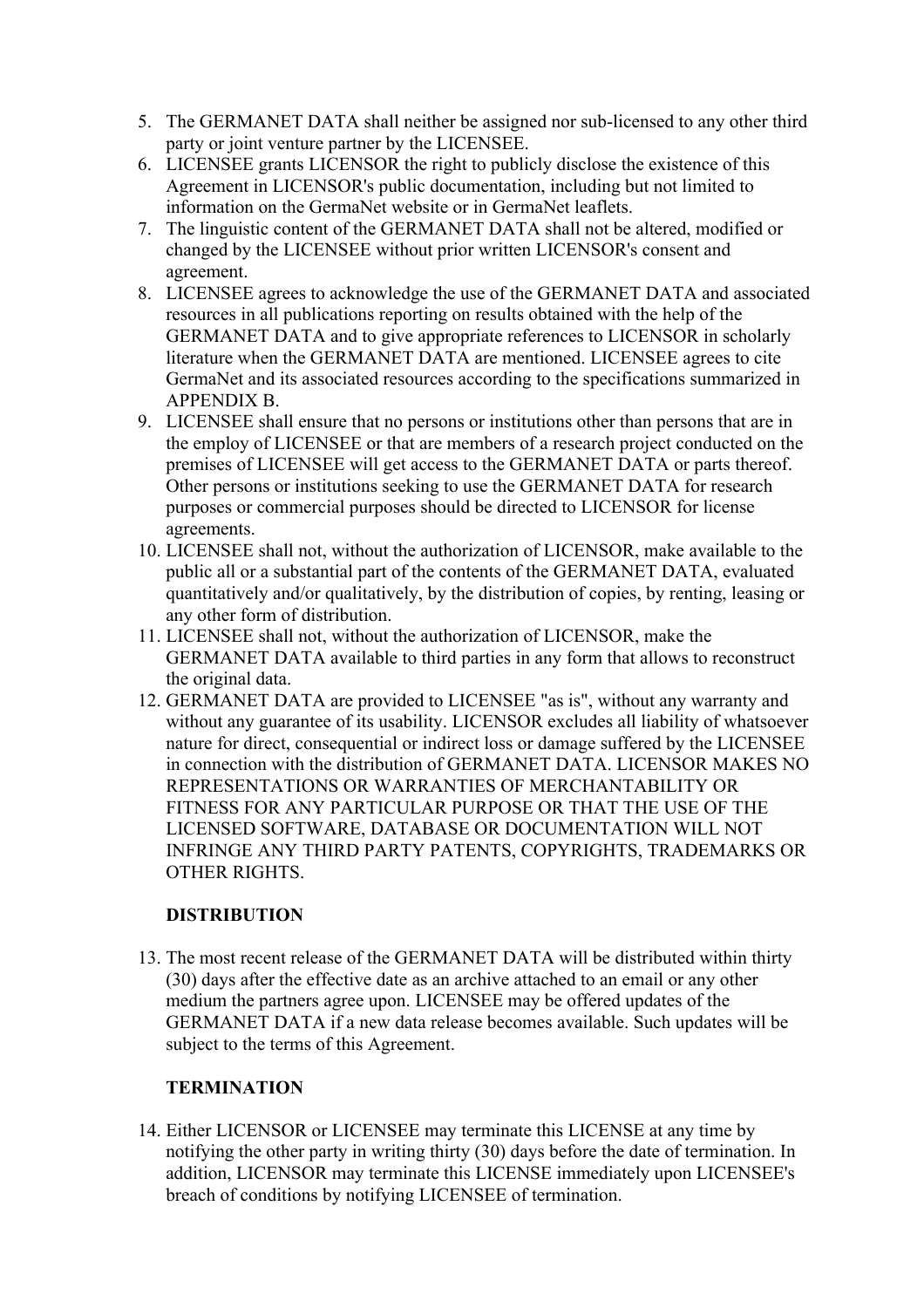#### **RIGHTS**

- 15. All rights not specifically granted in this LICENSE are reserved by LICENSOR.
- 16. LICENSOR confirms that LICENSEE is exempt from obligations that originate from the rights of third parties.
- 17. Neither party shall be held responsible for any delay or failure to perform any of its obligations caused by "force majeure". Should such an event occur, the party experiencing such delay is obliged to inform the other party thereof.

## **MODIFICATION OF LICENSE**

18. This LICENSE can only be modified by further formal Agreement in writing between LICENSOR and LICENSEE.

#### **DISPUTES**

19. This LICENSE shall be governed by German Law. Place of jurisdiction is Tübingen.

The entire Agreement is composed of the 19 clauses herein together with Appendix A and Appendix B thereafter.

In witness whereof, intending to be bound, the parties here to have hereunder set their hands and executed this LICENSE by their duly authorized representatives:

AUTHORIZED SIGNATURES:

On behalf of **LICENSEE** Name: Title:

On behalf of **LICENSOR** Name: Erhard W. Hinrichs Title: Professor and Director

Date:

Date: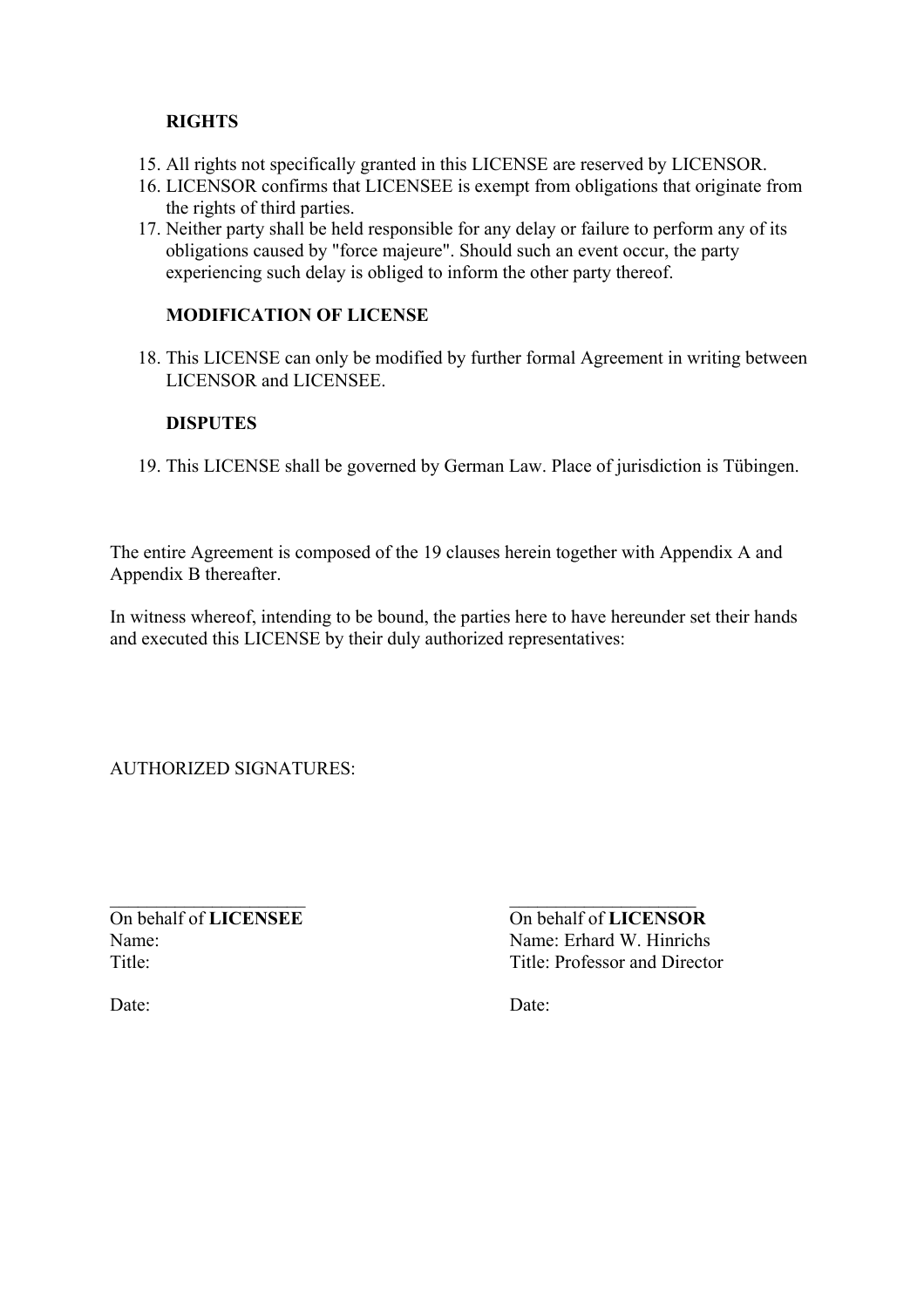#### APPENDIX A: **GERMANET DATA DESCRIPTION**:

GermaNet is an online lexical-semantic database for German that has been structured along the same lines as the Princeton WordNet for English. It models nouns, verbs, and adjectives in their basic semantic relations like hyponymy, meronymy, and antonymy, and constitutes a basic resource for word sense disambiguation within NLP applications.

The development of the GermaNet resource has been directed by Prof. Erhard Hinrichs and has been supported by research grants awarded to Prof. Hinrichs by the Ministerium für Wissenschaft und Kunst Baden-Württemberg (MWK), the Bundesministerium für Bildung und Forschung (BMBF), the Deutsche Forschungsgemeinschaft (DFG), and the European Commission. The following researchers and research assistants (listed in alphabetic order) have contributed to the construction of GermaNet and accompanying software:

Reinhild Barkey, Agnia Barsukova, Valérie Béchet-Tsarnos, Anne Brock, Ben Campbell, Julia Chant, Alexandr Chernov, Edo Collins, Bettina Demmer, Valentin Deyringer, Helmut Feldweg, Patricia Fischer, Clemens Frey, Sabrina Galasso, Piklu Gupta, Annabell Grasse, Luca Haeselbarth, Marina Haid, Birgit Hamp, Alexander Hartmann, Verena Henrich, Marie Hinrichs, Michael Hipp, Christina Hoppermann, Lars Horber, Julia Koch, Silke Kugler, Claudia Kunze, Anja Laske, Alina Leippert, Lothar Lemnitzer, Andrea Lorenz, Karin Naumann, Till Pachalli, Katrin Petodnig, Wei Qiu, Eyal Schejter, Niko Schenk, Susanne Schüle, Sarah Schulz, Daniil Sorokin, Rosemary Stegmann, Daniela Stelle, Daniela Stier, Yana Strakatova, Steffen Tacke, Christine Thielen, Tatiana Vodolazova, Andreas Wagner, Johannes Wahle, Zarah-Leonie Weiss, Neele Witte, Martin Wolf and Holger Wunsch.

GermaNet is still under development, and its coverage is constantly being extended. The current size of the version 15.0 database is:

- 144113 Synsets
- 185000 Lexical units
- 169521 Literals
- 1.28 Lexical units per synset
- 157921 Number of conceptual relations
- 12203 Number of lexical relations (synonymy excluded)
- 98905 Number of split compounds